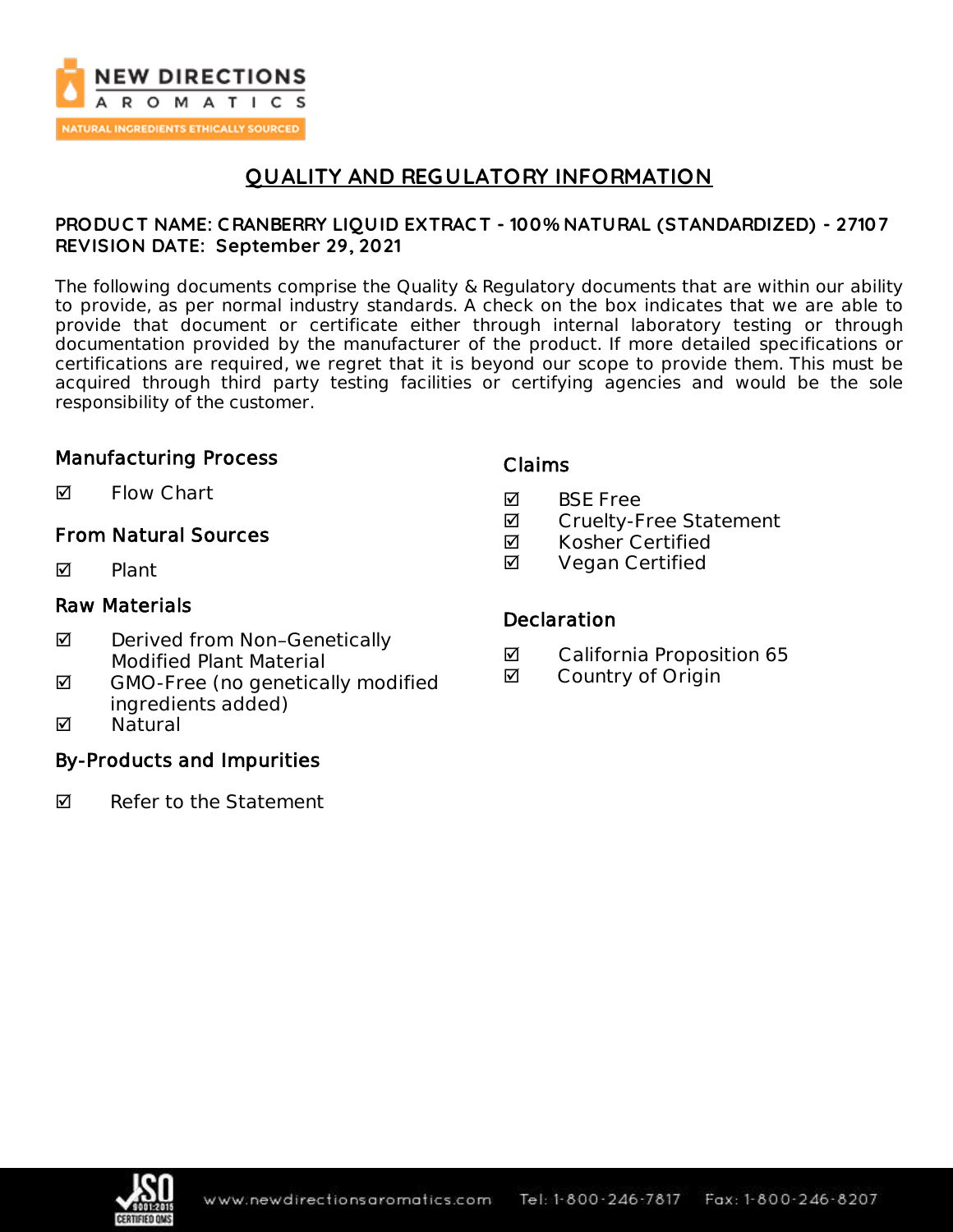

# **FLOW C HART**

### **PRODUC T NAME: C RANBERRY LIQUID EXTRAC T - 100% NATURAL (STANDARDIZED) - 27107**



#### Disclaimer & Caution

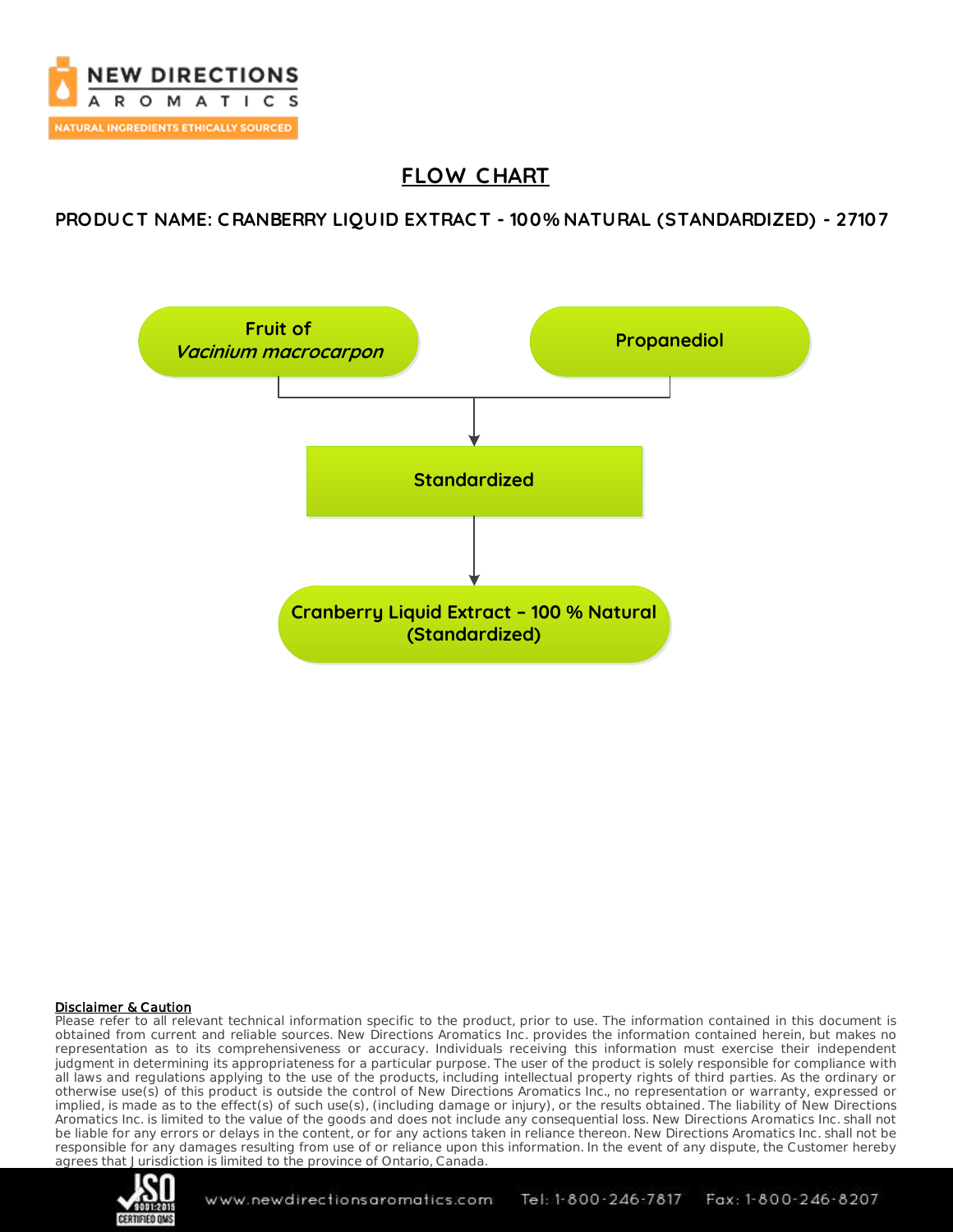

# **GMO STATEMENT**

## **PRODUC T NAME: CRANBERRY LIQUID EXTRAC T - 100% NATURAL (STANDARDIZED) - 27107**

We hereby declare that, to the best of our knowledge, this product was not produced from or with GMO plant material.

#### Disclaimer & Caution

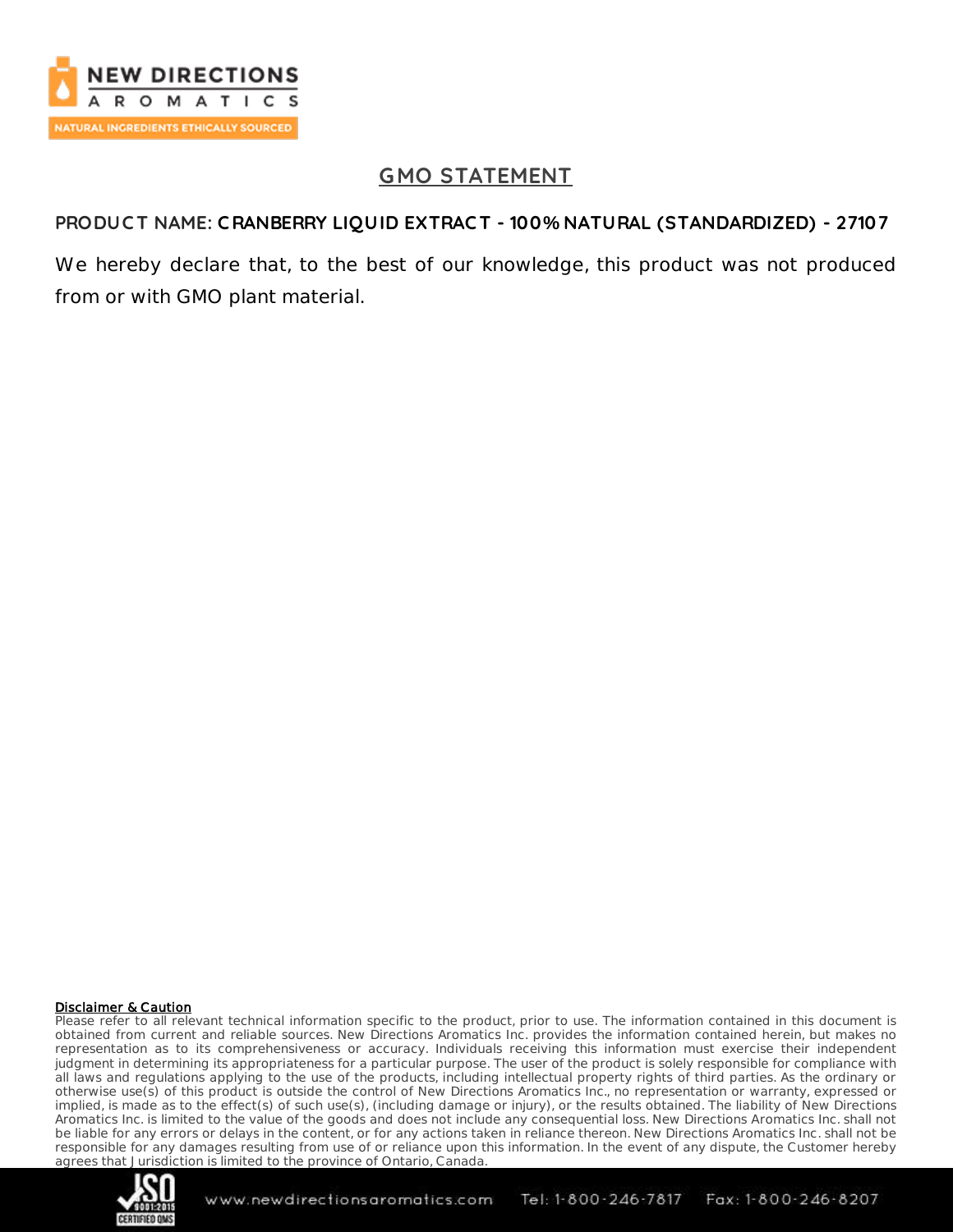

# **NATURAL STATEMENT**

## **PRODUC T NAME: C RANBERRY LIQUID EXTRAC T - 100% NATURAL (STANDARDIZED) - 27107**

We hereby declare that, to the best of our knowledge, this product is 100% natural.

#### Disclaimer & Caution

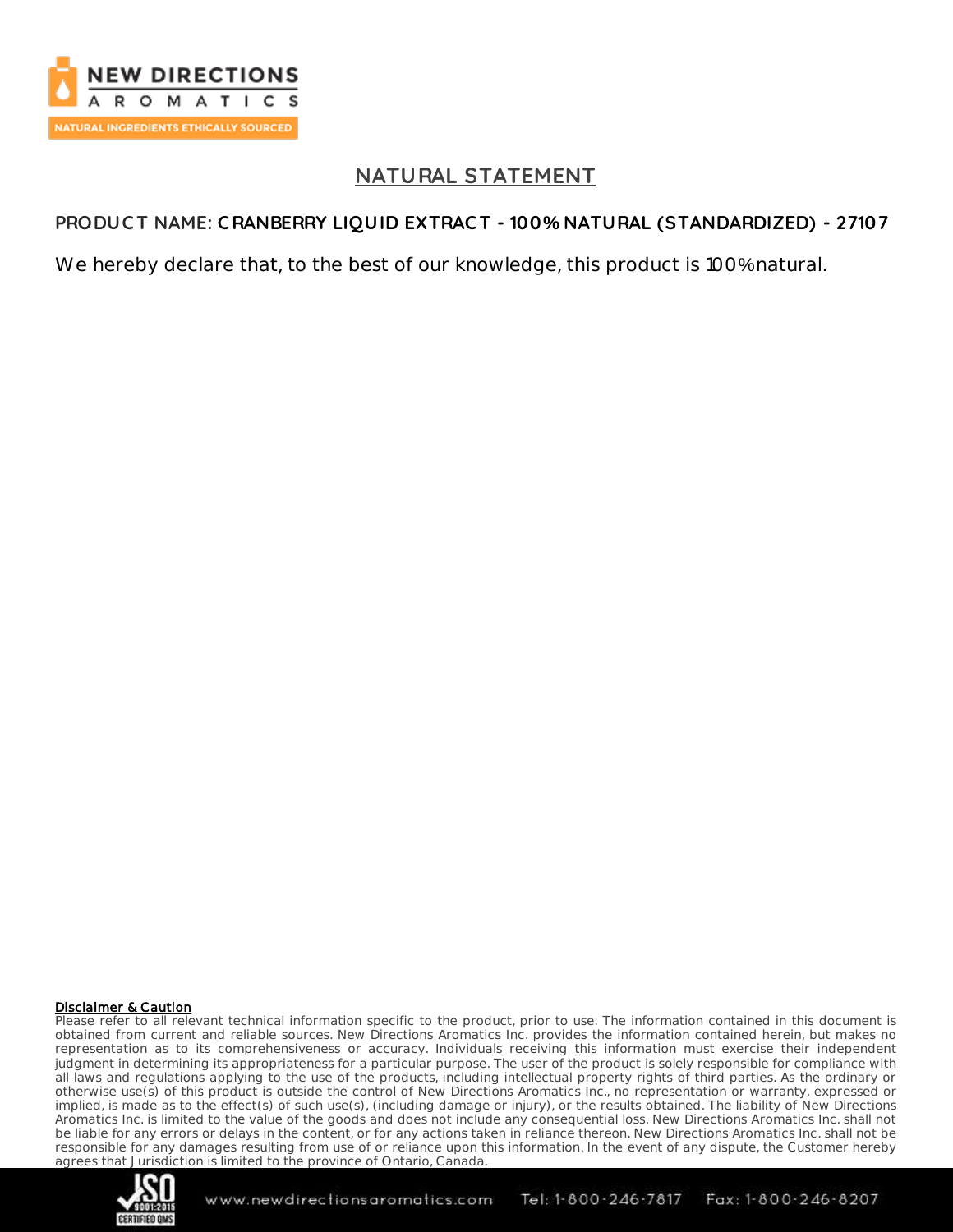

# **BY – PRODUC TS & IMPURITIES STATEMENT**

## **PRODUC T NAME: C RANBERRY LIQUID EXTRAC T - 100% NATURAL (STANDARDIZED) - 27107**

We hereby declare that, to the best of our knowledge, this product does not contain any of the following by products and/or Impurities:

- Parabens
- **Phthalates**
- Nanomaterial

#### Disclaimer & Caution

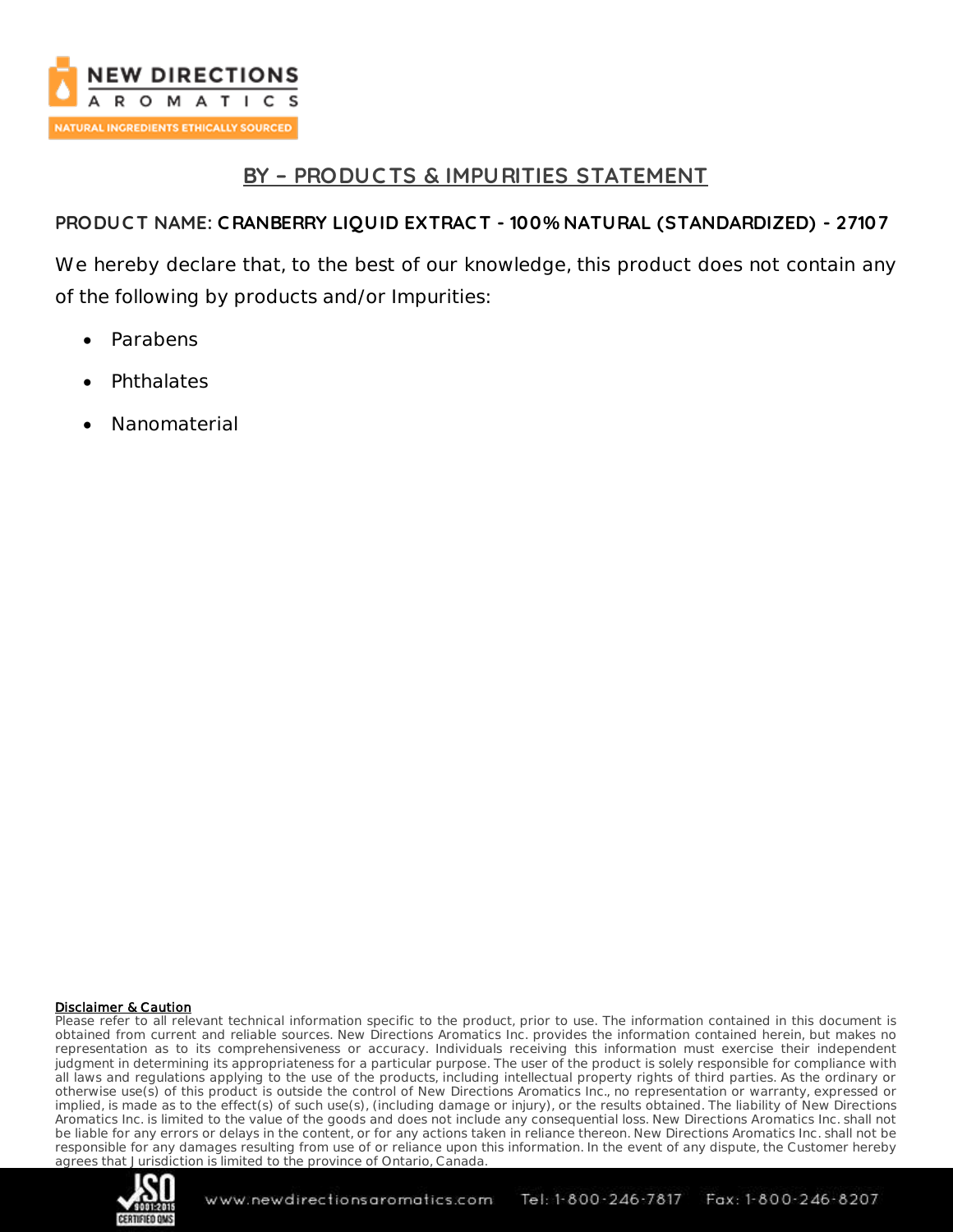

# **DEC LARATION OF BOVINE/TRANSFERABALE SPONGIFORM ENC EPHALOPATHY (BSE/TSE)**

## **PRODUC T NAME: C RANBERRY LIQUID EXTRAC T - 100% NATURAL (STANDARDIZED) - 27107**

We hereby declare that, to the best of our knowledge, this product was not made with, nor contains, any animal material or derivatives, and is free of BSE/TSE.

#### Disclaimer & Caution

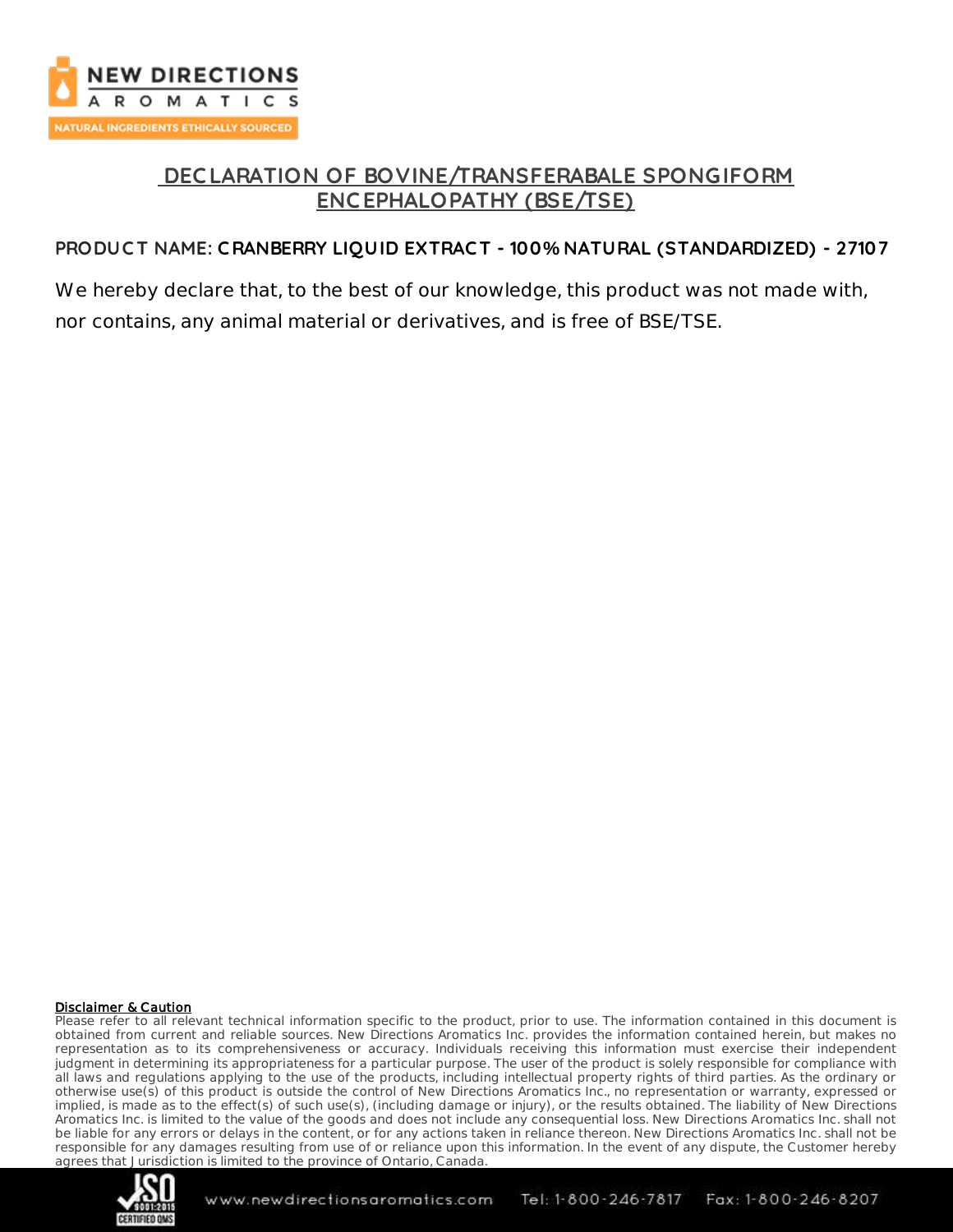

# **C RUELTY-FREE STATEMENT**

### **PRODUC T NAME: C RANBERRY LIQUID EXTRAC T - 100% NATURAL (STANDARDIZED) - 27107**

We hereby declare that, to the best of our knowledge, this product has not been tested on animals.

#### Disclaimer & Caution

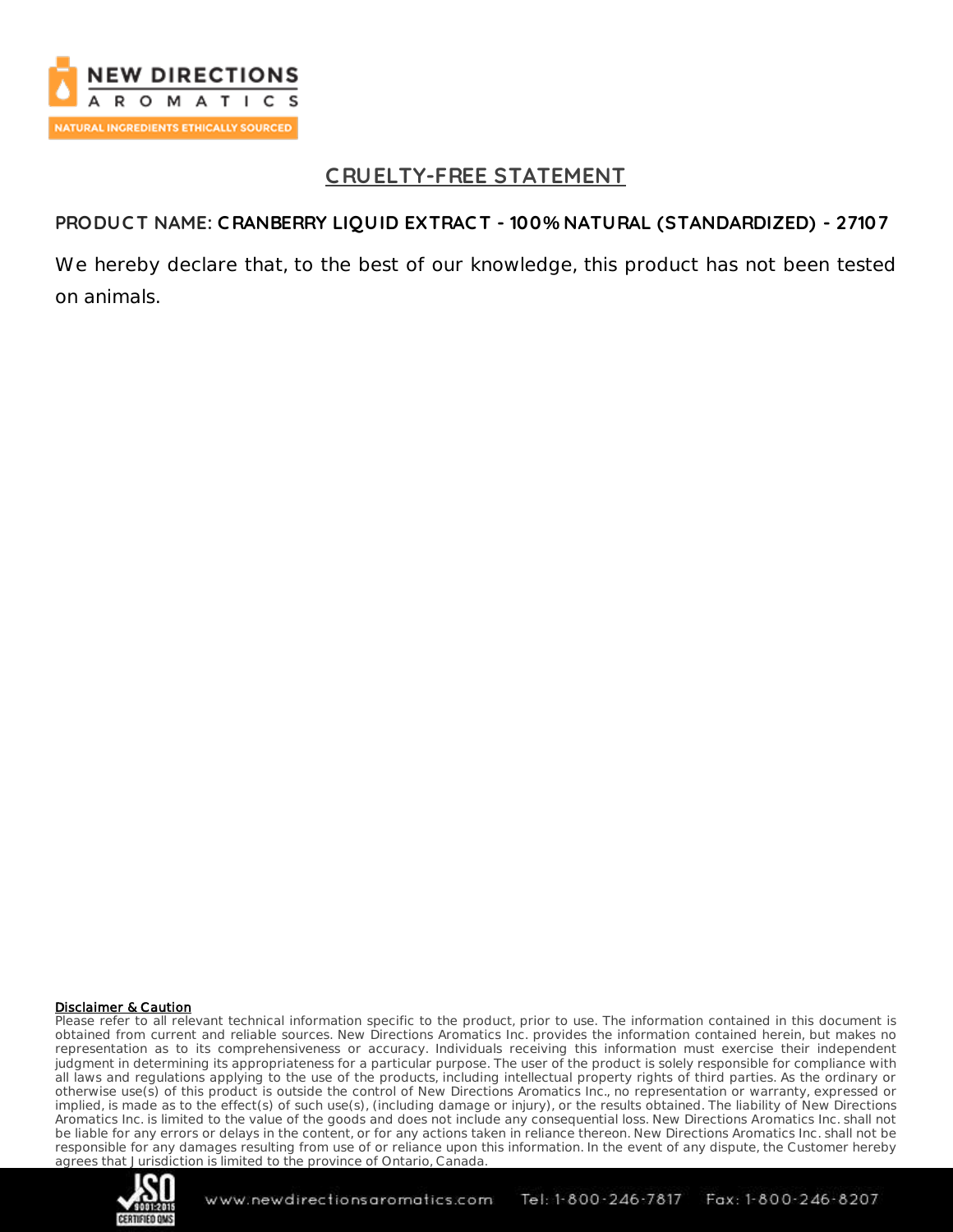

# **KOSHER STATEMENT**

## **PRODUC T NAME: C RANBERRY LIQUID EXTRAC T - 100% NATURAL (STANDARDIZED) - 27107**

We hereby confirm that, this product has been certified to Kosher Standards.

#### Disclaimer & Caution

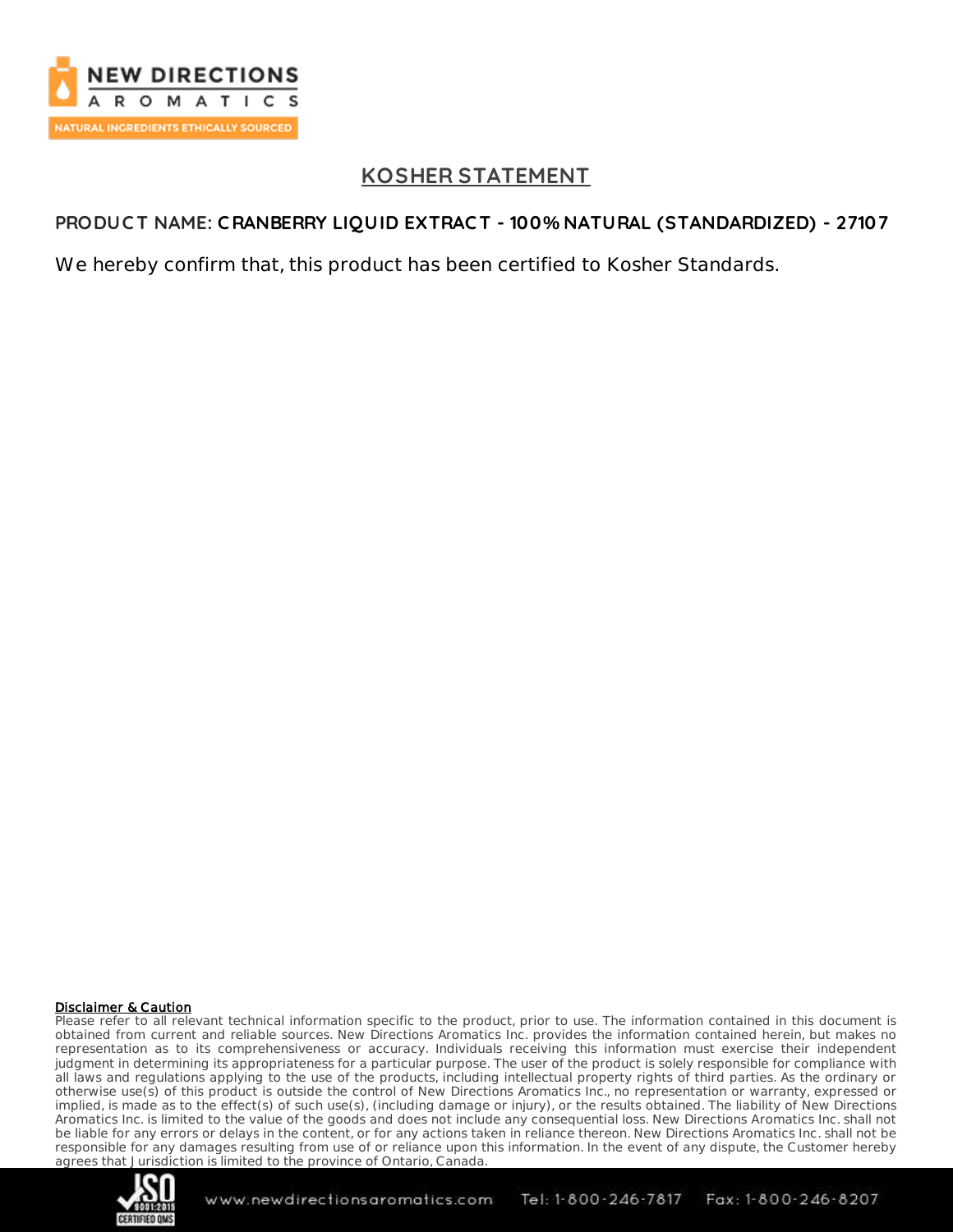

# **VEGAN STATEMENT**

### **PRODUC T NAME: C RANBERRY LIQUID EXTRAC T - 100% NATURAL (STANDARDIZED) - 27107**

We hereby confirm that, this product has been certified to Vegan Standards.

#### Disclaimer & Caution

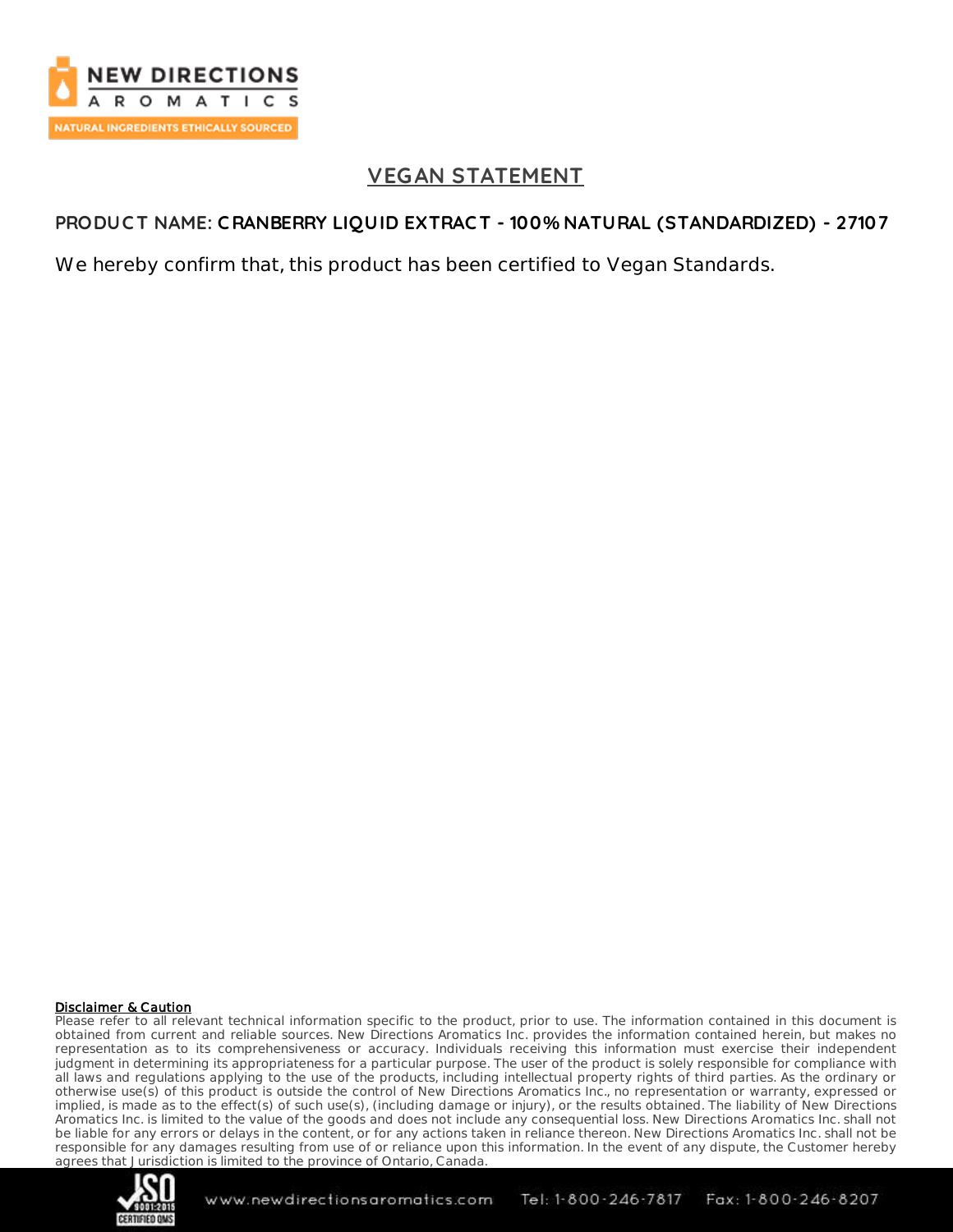

# **DEC LARATION OF CALIFORNIA PROPOSITION 65**

### **PRODUC T NAME: C RANBERRY LIQUID EXTRAC T - 100% NATURAL (STANDARDIZED) - 27107**

We hereby declare that, to the best of our knowledge, this product does not consist of any substance(s) which is listed under California Proposition 65 list.

#### Disclaimer & Caution